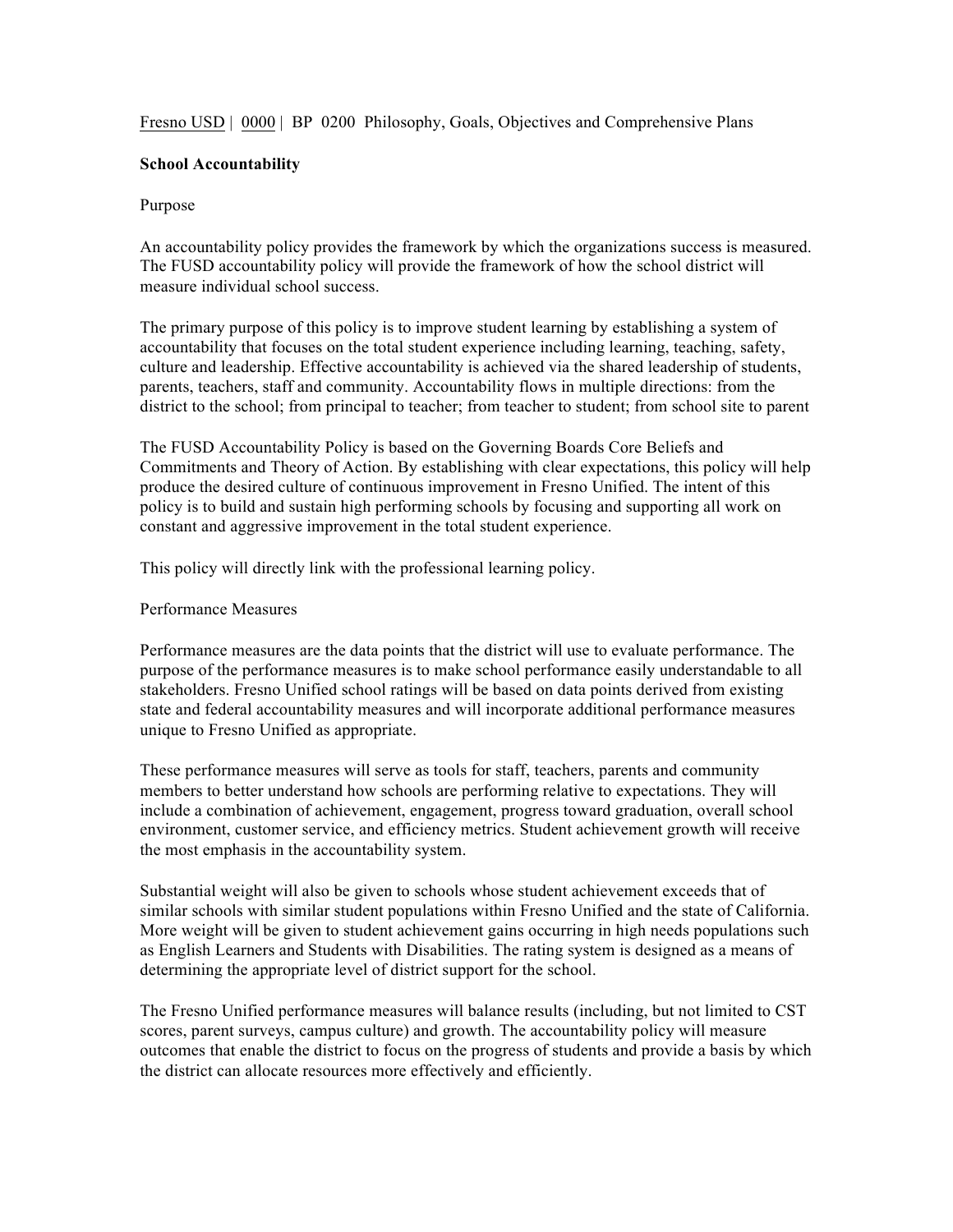It is important to note that the rating system is a form of support. A schools rating will drive the necessary support for an individual campus. For schools that are still working toward a high performing rating, the district will determine what specific resources and actions are needed to improve. For high performing schools, the focus will be on identifying best practices that can be shared across the district. For all schools, the focus will be on identifying areas for continuous improvement.

Progress Reports

All schools will receive annual Progress Reports based on previously defined measures with a rating.

Recognition and Rewards

The recognition focus is to empower those schools performing at the highest level within the accountability system. Schools performing at those highest levels will be granted more site based decision making autonomy.

This policy will be reviewed annually.

Legal Reference:

EDUCATION CODE

33127-33129 Standards and criteria for fiscal accountability

33400-33407 CDE evaluation of district programs

44660-44665 Evaluation of certificated employees

51002 Local development of programs based on stated philosophy and goals

51020 Definition of goal

51021 Definition of objective

51041 Evaluation of the educational program

52050-52059 Public Schools Accountability Act

64000-64001 Consolidated application process

CODE OF REGULATIONS, TITLE 5

15440-15463 Standards and criteria for fiscal accountability

UNITED STATES CODE, TITLE 20

6311 Accountability, adequate yearly progress